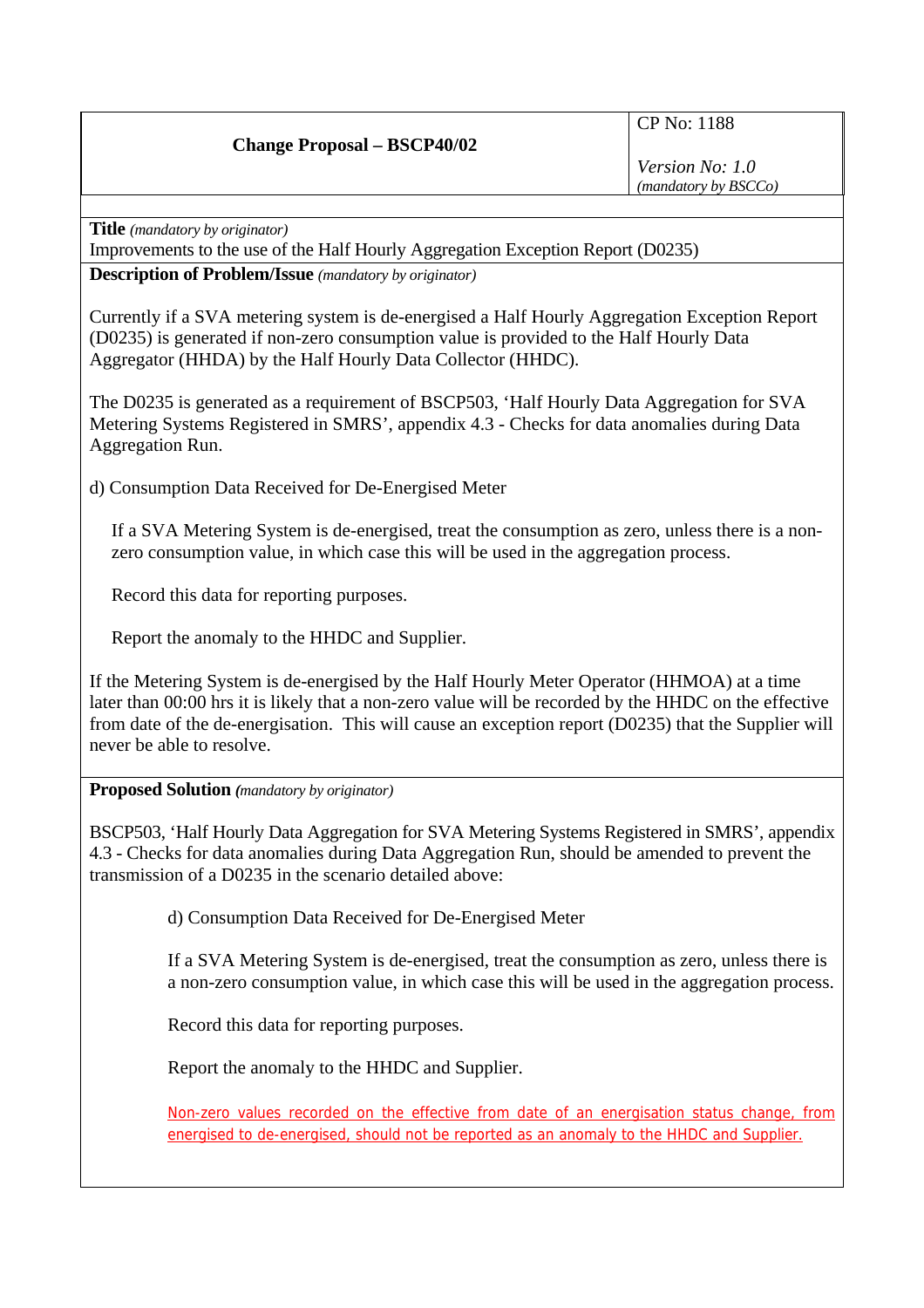The impact on the D0235 exceptions would be seen from the calendar day that the change was implemented. This would mean any future settlement dates/runs would see a reduction in the number of D0235 exceptions and only settlement dates that have crystallised at RF would not be affected by the change unless any specific dispute runs were generated.

**Justification for Change** *(mandatory by originator)* 

Reduce the number of D0235 Exception Reports generated by HHDA agent function that cannot be rectified by Supply Organisations.

At present the 'Supplier Volume Allocation Half Hourly Market Best Practice Guidance' (Version 1.2, 2004) details how a supplier could overcome this issue by changing the de-energisation date to the day after the actual physical de-energisation date. This is a best practice so participants are not required to follow it. The change, as detailed in this proposal, would remove the need for the Supplier to change their systems to follow a best practice guideline.

It will also provide clarity within the industry as all participants will hold the actual date of deenergisation and this date will be consistent within Supplier, Supplier Agent and ECOES systems. At present if participants follow the Elexon Best Practice then the date of action will differ between the agents and Supplier/HHDA systems.

**To which section of the Code does the CP relate, and does the CP facilitate the current provisions of the Code?** *(mandatory by originator)*  BSC Section S 2.4. Yes, the CP facilitates the current provisions of the Code.

**Estimated Implementation Costs** *(mandatory by BSCCo)* 

£660

**Configurable Items Affected by Proposed Solution(s)** *(mandatory by originator)*  BSCP503 'Half Hourly Data Aggregation for SVA Metering Systems Registered in SMRS'

**Impact on Core Industry Documents or System Operator-Transmission Owner Code** *(mandatory by originator)* No impact on Core Industry Documents

**Related Changes and/or Projects** *(mandatory by BSCCo)*  None